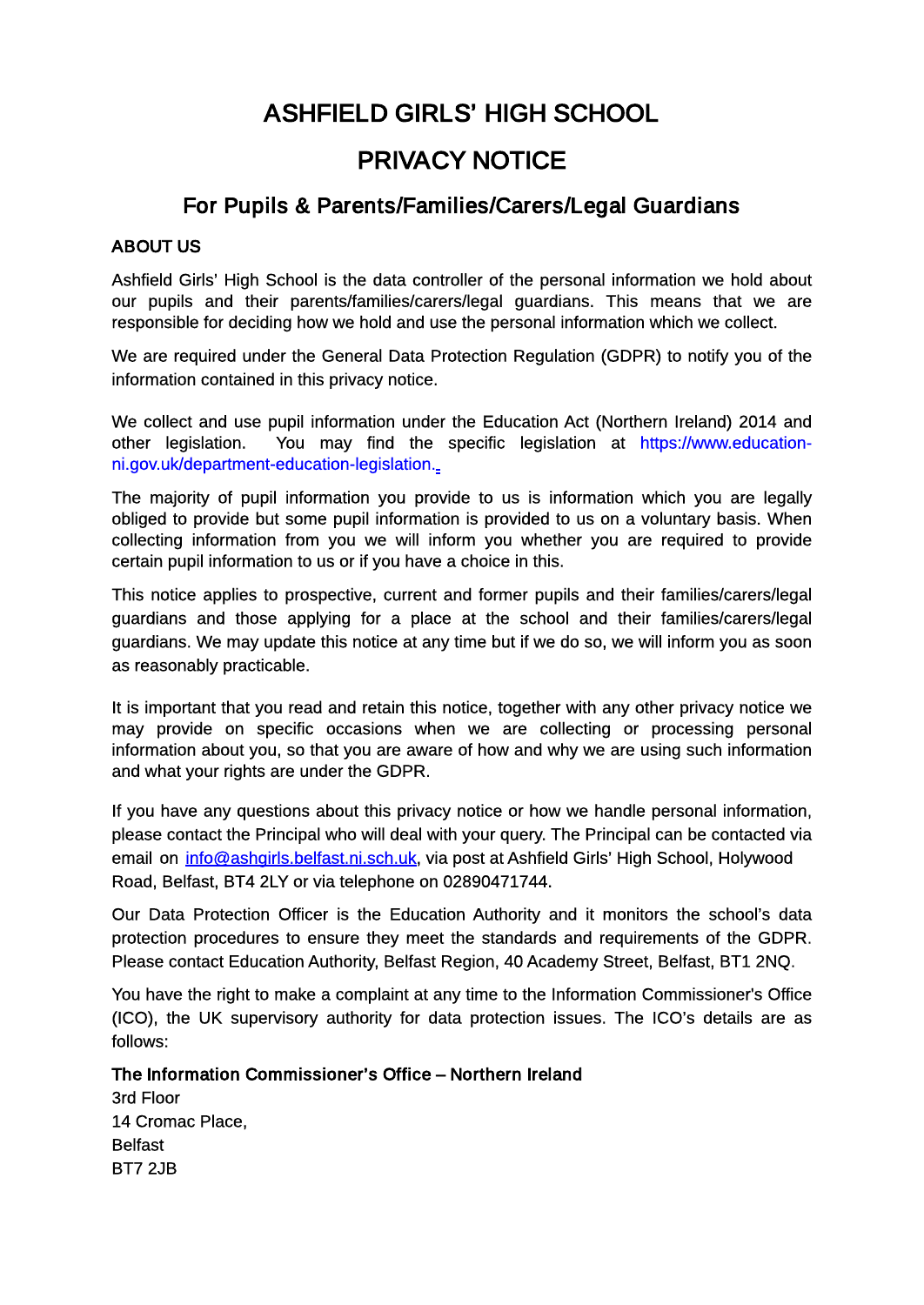#### HOW DO WE COLLECT AND HOLD PERSONAL INFORMATION?

We collect some personal information about our pupils and their families/carers/legal guardians during a pupil's application process to the school.

We will sometimes collect additional information from third parties such as the Education Authority, Department of Education, examination board or previous school attended by a pupil.

We mainly collect personal information about our pupils and their families/carers/legal guardians throughout the course of the pupil's time at the school, for instance when completing educational visit consent forms, from statutory curriculum assessments and throughout our relationship with a pupil when we are exercising our legal obligations as a public educational body and during our pastoral care.

#### WHAT PERSONAL INFORMATION DO WE COLLECT, STORE AND USE ABOUT OUR PUPILS?

Personal information is information that identifies you and relates to you. We will collect, store and use the following categories of personal information about our pupils:

- Personal information (such as name, age, date of birth, photographs and unique pupil number)
- Contact information (such as address, emergency contact information and telephone number)
- Attendance information (such as sessions attended, number of absences and absence reasons)
- Assessment information (such as statutory assessment process, GCSE and post-16 qualifications and standardised tests provided by commercial companies)
- Exclusion and behavioural information
- CCTV footage captured in school and other information obtained through electronic means
- Non-sensitive characteristic data (such as free school meal eligibility)
- Special categories of data (such as ethnicity, language, country of birth, nationality, information regarding health, special educational needs, allergies and disability).

#### WHAT PERSONAL INFORMATION DO WE COLLECT, STORE AND USE ABOUT OUR PUPILS'/ PARENTS/FAMILIES/CARERS/LEGAL GUARDIANS?

We will collect, store and use the following categories of personal information about our pupils'/parents/families/carers/legal guardians:

- Personal information (such as name, age, date of birth and photographs)
- Contact information (such as address and telephone number)
- Financial information (such as bank account details and payment history)
- CCTV footage captured in school and other information obtained through electronic means

#### WHY DO WE COLLECT, STORE AND USE THIS INFORMATION?

We will only use personal information when the law allows us to. Most commonly, we will use personal information relating to our pupils and their parents/families/carers/legal guardians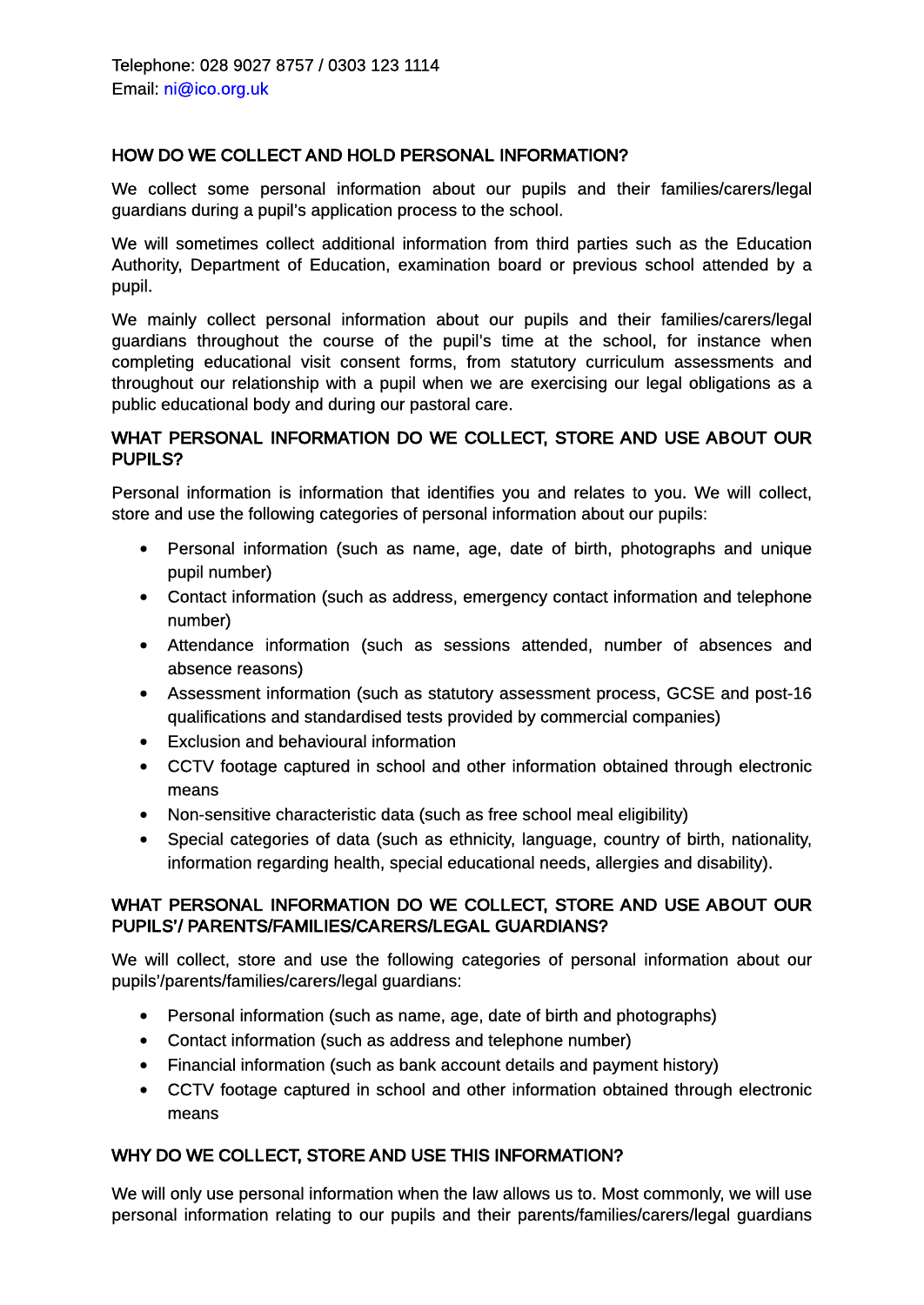where we need to comply with our legal obligations and where it is needed in the public interest for us to exercise our authority as a public educational body.

In some cases, we may use personal information where it is necessary for our legitimate interests (or those of a third party) and your interests and fundamental rights do not override those interests. For example, the school has a legitimate interest in providing pupils with an education, safeguarding and promoting pupil welfare, facilitating the efficient operation of the school.

We may also use your personal information, less frequently to protect a pupil's or their family's interests (or someone else's interests). For example, when investigating a complaint made by another pupil.

We keep personal information electronically on the School's information management systems, the School's IT network, or manually in indexed filing systems.

Situations in which we will use personal data, including special category data, include:

• Teaching & Learning

For example:

• Statutory Returns

- For example:
- o to monitor and report on pupil progress
- o to provide appropriate pastoral care
- Safeguarding & Child Protection

For example:

- o to safeguard pupils
- o to manage a pupil's absence
- **•** Business Continuity

For example:

- o to assess the quality of our services
- Communications

For example:

o to foster links between the school and the local community, including fundraising events

• Security

For example:

o to comply with health and safety obligations

o to monitor equal opportunities

- o to comply with the law regarding data sharing
- Access to Systems

For example:

- o to support pupil learning
- Sound Financial Management

#### For example

o to provide more efficient means of payment for school facilities such as catering services

#### **CONSENT**

Whilst the majority of the personal data provided to the school is required for us to comply with our legal obligations, some of that information is provided on a voluntary basis through parental consent (namely, a parent's/carer's/legal guardian's express agreement). A pupil aged 13 or over is considered capable of giving consent themselves and will not require express agreement from a parent/carer/legal guardian.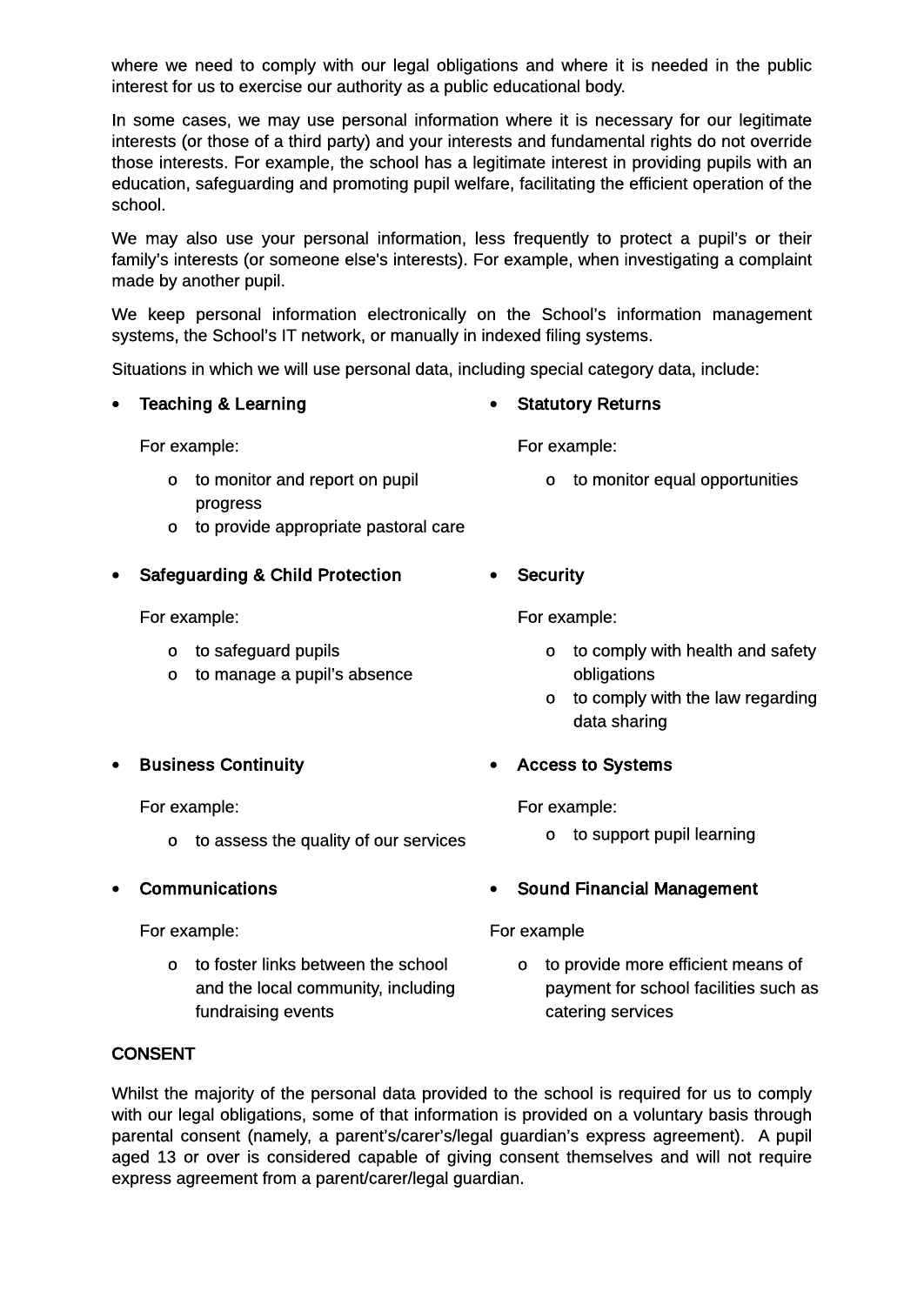Where we need consent, for example to enable pupils to use our Biometric system, the school will provide the person with parental responsibility for a pupil or, if aged 13 or over, the pupil themselves, with a specific and clear notice which explains the reasons why the data is being collected and how the data will be used. You should be aware if you do not consent to our collection of this type of data, this will not affect the standard of education we deliver to the pupil.

If we ask for your consent to use personal information, you can take back this consent at any time. To withdraw consent please do so in writing and providing two weeks' notice marked for the attention of the Principal.

Please be aware that we do not need to obtain parental consent if personal data is to be processed for the purposes of obtaining counselling services for the child.

#### HOW LONG IS DATA STORED FOR?

We will only keep personal information for as long as necessary to fulfil the purposes we collected it (for example, to educate and look after pupils) and including for the purposes of satisfying any legal, accounting, or reporting requirements.

We do not store personal data forever; we only hold pupil and family data for as long as we are legally able to do so. However, sometimes we will keep personal information for historical reasons (e.g. year group or sports team photographs) but you will always have a right to ask for it to be destroyed.

This is a link to the Department of Education Document Retention and Disposal Policy which can be found at https://www.education-ni.gov.uk/publications/disposal-records-schedule.This will give you more information about how long we keep personal information.

In determining the appropriate retention period for personal information, we consider the amount, nature, and sensitivity of the personal data, the potential risk of harm from unauthorised use or disclosure of your personal data, the purposes for which we process your personal data and whether we can achieve those purposes through other means, and the applicable legal requirements.

In some circumstances we may anonymise your personal information so that it can no longer be associated with you, in which case we may use such information without further notice to you.

#### DATA SECURITY

We have put in place appropriate security measures to prevent personal information from being accidentally lost, used or accessed in an unauthorised way, altered or disclosed. In addition, we limit access to your personal information to those employees, agents, contractors and other third parties who have a need to know. They will only process personal information on our instructions and they are subject to a duty of confidentiality.

We have put in place procedures to deal with any suspected data security breach and will notify you and any applicable regulator (currently the Information Commissioner's Office) of a suspected breach where we are legally required to do so.

#### WHO WE SHARE PUPIL INFORMATION WITH

We may have to share pupil and their family's data with third parties, including third-party service providers and other bodies such as:

- The new school/s that the pupil attends after leaving us
- The Department of Education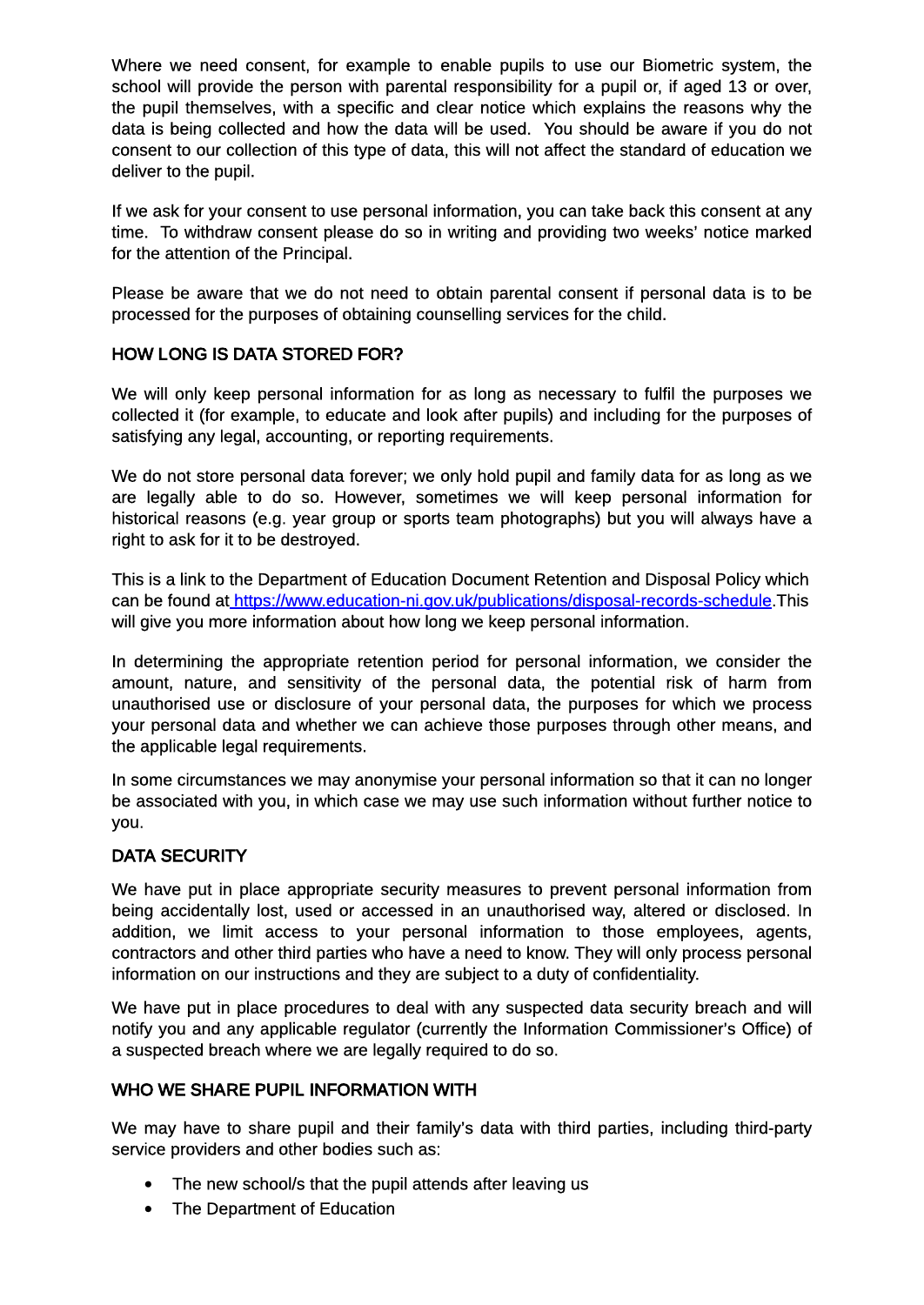- The Education Authority for Northern Ireland
- Northern Ireland Council for Curriculum Examinations and Assessments
- The Board of Governors
- General Teaching Council for Northern Ireland
- Middletown Centre for Autism
- Youth Council for Northern Ireland
- Exceptional Circumstances Body
- Department of Health and Health & Social Care Trusts
- PSNI
- C2K School Management Information System
- Examination Boards such as AQA, CCEA and Excel
- Commercial standardised test providers.

Why we share pupil information

We do not share information about our pupils with anyone without consent unless the law and our policies allow us to do so. We only permit access to personal data for specified purpose and in accordance with our instructions.

We are required to share pupils' data with the Department of Education and/or the Education Authority on a statutory basis. This data sharing underpins school funding and educational attainment policy and monitoring. We also share information with the NHS or a pupil's destination upon leaving school.

Pupils aged 13+:

Once our pupils reach the age of 13, we also pass pupil information to our local authority and / or provider of youth support services as they have responsibilities in relation to the education or training of 13-19 year olds.

This enables them to provide services as follows:

- youth support services
- careers advisers

A parent, carer or guardian can request that only their child's name, address and date of birth is passed to their local authority or provider of youth support services by informing us. This right is transferred to the child / pupil once he/she reaches the age 16.

#### Pupils aged 16+:

We will also share certain information about pupils aged 16+ with Department of Education and/or provider of youth support services as they have responsibilities in relation to the education or training of 13-19 year olds.

This enables them to provide services as follows:

- post-16 education and training providers
- youth support services
- careers advisers.

#### Schools Census

The Department of Education has a legal right to ask for particular information under the Education and Libraries (NI) Order 2003 and is referred to as the "School Census". This information includes information on pupil characteristics such as date of birth, gender,